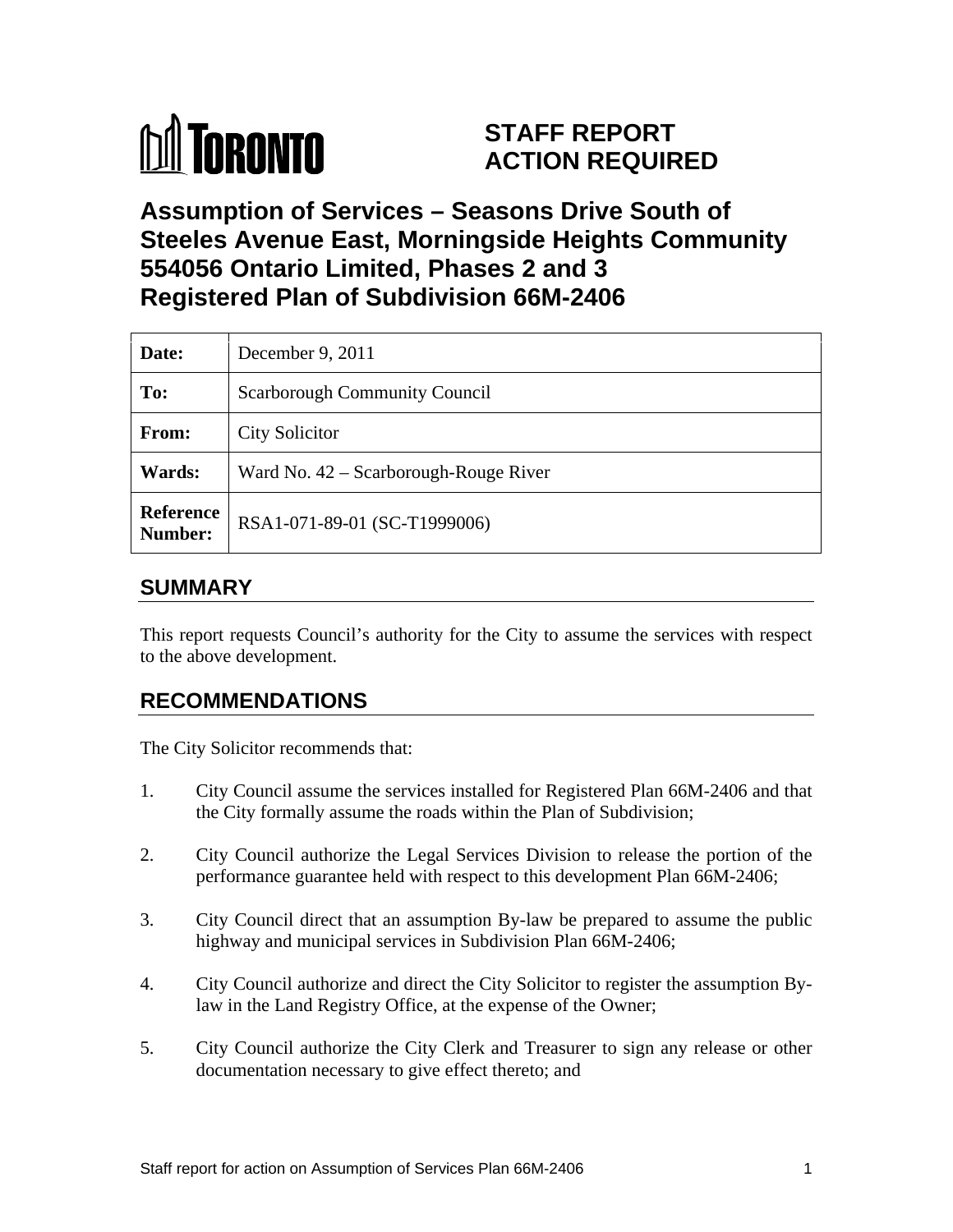6. City Council authorize the appropriate City officials to transfer ownership of the street lighting system constructed within Plan of Subdivision No. 66M-2406 to Toronto Hydro.

#### **Financial Impact**

The Recommendations have no financial impact beyond what has already been approved in the current year's budget.

#### **ISSUE BACKGROUND**

<sup>554056</sup> Ontario Limited entered into <sup>a</sup> Subdivision Agreement dated August 28, 2003, with the City of Toronto. The performance guarantee for this development 66M-2406 has been submitted.

#### **COMMENTS**

All obligations of the Subdivision Agreement have been completed, all relevant City Divisions have signed the Development Acceptance Form and it is now appropriate for the City to assume the services and for Legal Services to authorize the release of the performance guarantee in respect of this Subdivision with the exception of acash deposit in the amount of \$100,000.00 be retained for as-constructed engineering drawings.

## **CONTACT**

Stephanie Morrow, Supervisor Law Clerks Planning and Administrative Tribunal Law, Legal Services Tel: (416) 397-5379; Fax: (416) 397-5625; E-mail smorrow@toronto.ca

#### **SIGNATURE**

Anna Kinastowski, City Solicitor

## **ATTACHMENT**

1. Site Map

 $\overline{\phantom{a}}$  , we can assume that the contract of  $\overline{\phantom{a}}$  , we can assume that the contract of  $\overline{\phantom{a}}$